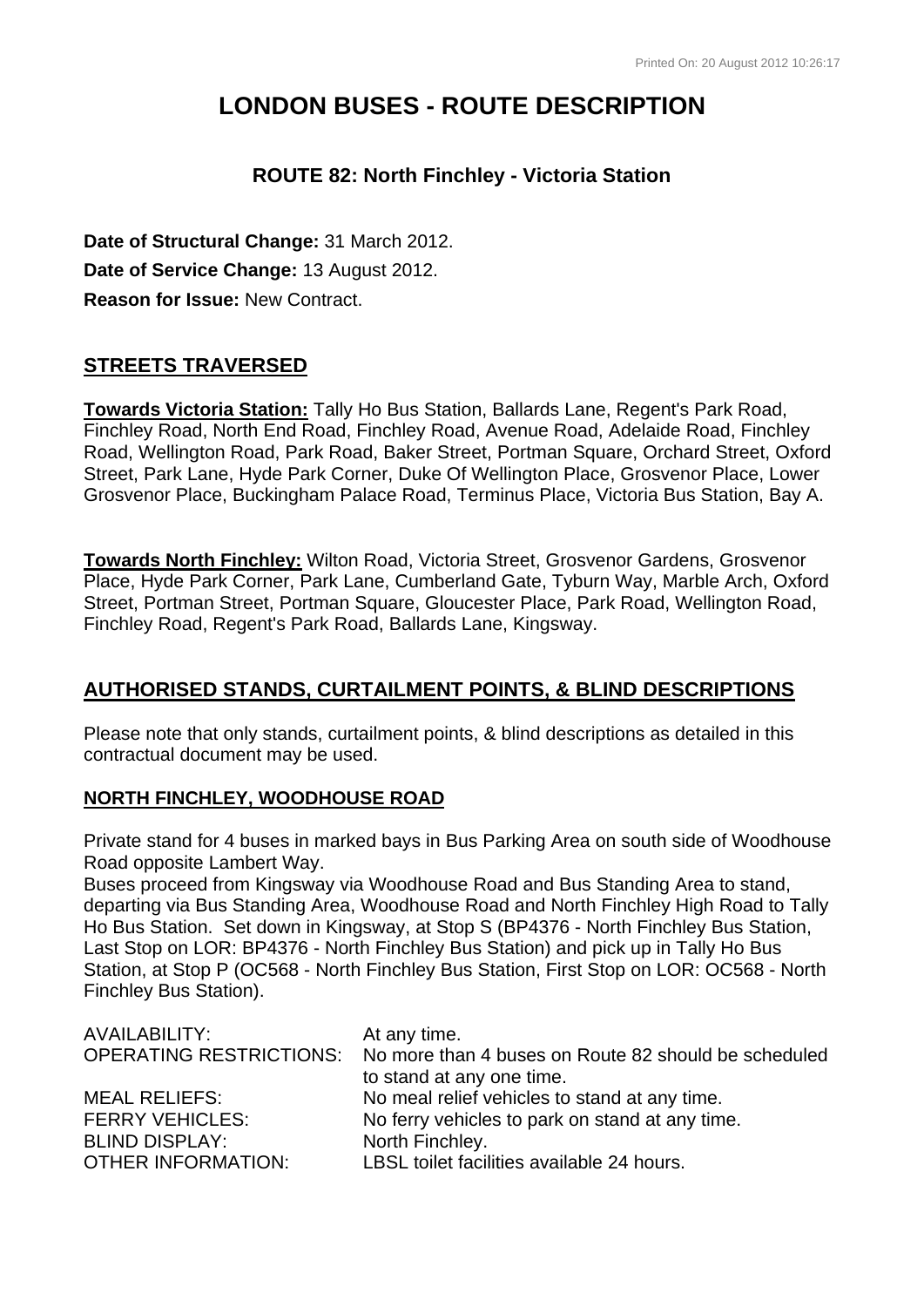## **FINCHLEY, CHURCH END**

From Victoria Station.

Buses proceed from Regent's Park Road via Gravel Hill and Hendon Lane departing to Regent's Park Road. Set down in Regent's Park Road, at Stop K (2765 - East End Road, Last Stop on LOR: 2765 - East End Road) and pick up in Regent's Park Road, at Stop H (15677 - Hendon Lane, First Stop on LOR: 15677 - Hendon Lane).

AVAILABILITY: At any time. BLIND DISPLAY: Finchley, Church End.

OPERATING RESTRICTIONS: **Turning Point Only - Buses must not stand**

#### **GOLDERS GREEN STATION FORECOURT, STAND G Z**

Private (unlettered) stand for 4 buses opposite Stops GH and GI in Golders Green Bus Station on north side of North End Road.

#### From North Finchley.

Buses proceed from Finchley Road via North End Road and Golders Green Bus Station Forecourt to stand, departing via Golders Green Bus Station Forecourt and North End Road to Finchley Road. Set down in Finchley Road, at Stop GV (2768 - Golders Green Station <>, Last Stop on LOR: 2768 - Golders Green Station <>) and pick up in Finchley Road, at Stop GU (2770 - Golders Green Station <>, First Stop on LOR: 2770 - Golders Green Station <>).

#### From Victoria Station.

Buses proceed from Finchley Road via North End Road and Golders Green Bus Station Forecourt to stand, departing via Golders Green Bus Station Forecourt and North End Road to Finchley Road. Set down in Finchley Road, at Stop GM (2771 - Golders Green / Finchley Road, Last Stop on LOR: 2771 - Golders Green / Finchley Road) and pick up in Finchley Road, at Stop GL (6085 - Golders Green / Finchley Road, First Stop on LOR: 6085 - Golders Green / Finchley Road).

| At any time.                                                    |
|-----------------------------------------------------------------|
| <b>OPERATING RESTRICTIONS:</b><br>Unscheduled curtailments only |
| No meal relief vehicles to stand at any time.                   |
| No ferry vehicles to park on stand at any time.                 |
| Golders Green.                                                  |
|                                                                 |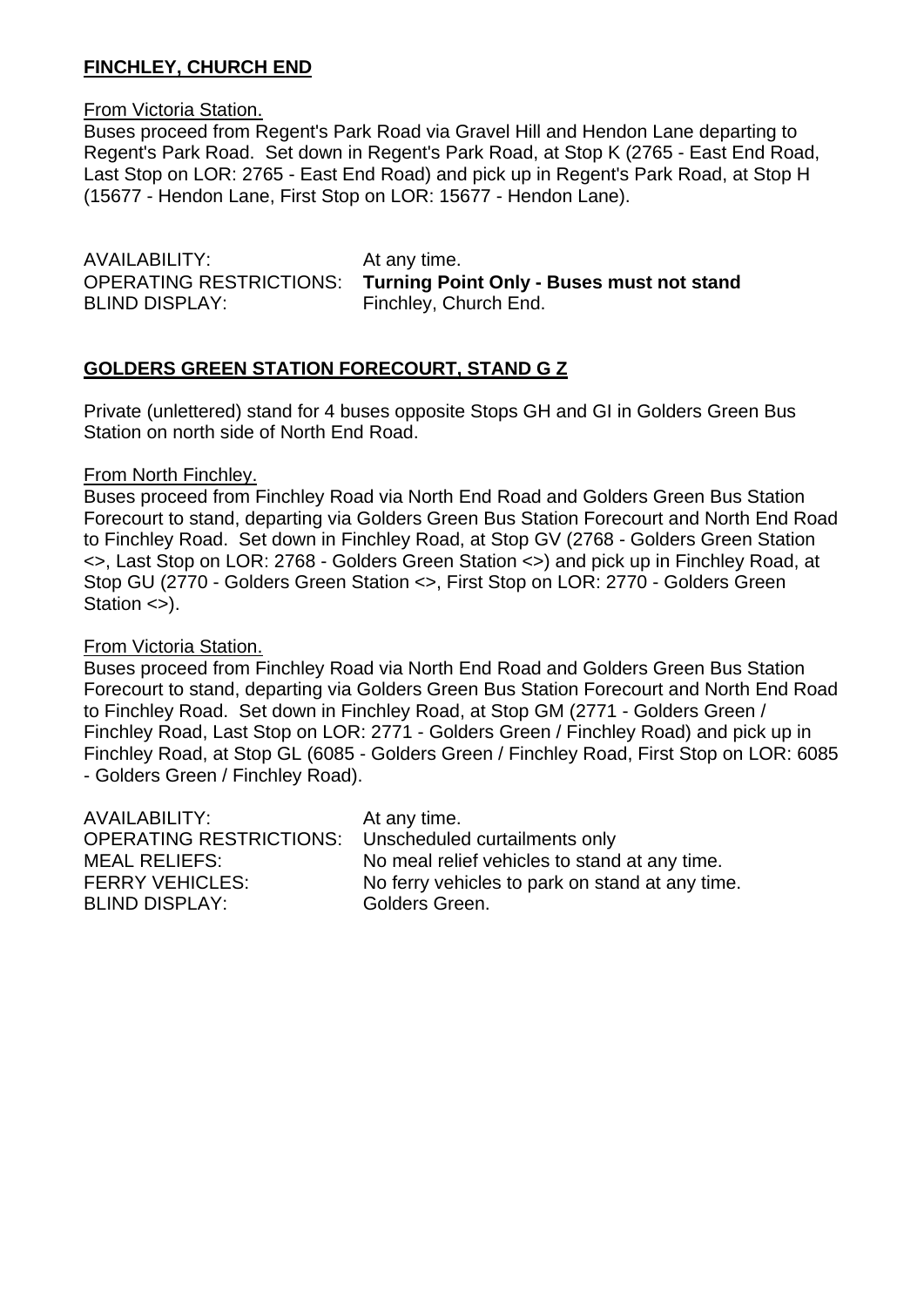## **SWISS COTTAGE STATION, FINCHLEY ROAD (SOUTH)**

Public standfor one bus in bay on west side of Finchley Road, commencing at a point 71 metres north of Hilgrove Road and extending 12 metres south.

#### From North Finchley.

Buses proceed from Avenue Road via Adelaide Road and Finchley Road to stand, departing to Finchley Road. Set down in Avenue Road, at Stop D (34615 - Swiss Cottage Station<> / Avenue Road, Last Stop on LOR: 34615 - Swiss Cottage Station<> / Avenue Road) and pick up in Finchley Road, at Stop L (12034 - Swiss Cottage Stn <> / Finchley Rd, First Stop on LOR: 12034 - Swiss Cottage Stn <> / Finchley Rd).

#### From Victoria Station.

Buses proceed from Finchley Road direct to stand, departing via Finchley Road to Avenue Road. Set down in Finchley Road, at Stop M (33934 - Swiss Cottage Station <>, Last Stop on LOR: 11964 - Boundary Road) and pick up in Avenue Road, at Stop D (34615 - Swiss Cottage Station<> / Avenue Road, First Stop on LOR: 34615 - Swiss Cottage Station<> / Avenue Road).

| AVAILABILITY:                  | At any time.                                    |
|--------------------------------|-------------------------------------------------|
| <b>OPERATING RESTRICTIONS:</b> | Unscheduled curtailments only.                  |
| <b>MEAL RELIEFS:</b>           | No meal relief vehicles to stand at any time.   |
| <b>FERRY VEHICLES:</b>         | No ferry vehicles to park on stand at any time. |
| <b>BLIND DISPLAY:</b>          | Swiss Cottage.                                  |
|                                |                                                 |

## **BAKER STREET STATION (from North Finchley)**

Buses proceed from Baker Street via York Street departing to Gloucester Place. Set down in Baker Street, at Stop F (725 - York Street, Last Stop on LOR: 725 - York Street) and pick up in Gloucester Place, at Stop Q (29799 - Marylebone Road, First Stop on LOR: 29799 - Marylebone Road).

| AVAILABILITY:         | At any time.                                                      |
|-----------------------|-------------------------------------------------------------------|
|                       | OPERATING RESTRICTIONS: Turning Point Only - Buses must not stand |
| <b>BLIND DISPLAY:</b> | <b>Baker Street Station.</b>                                      |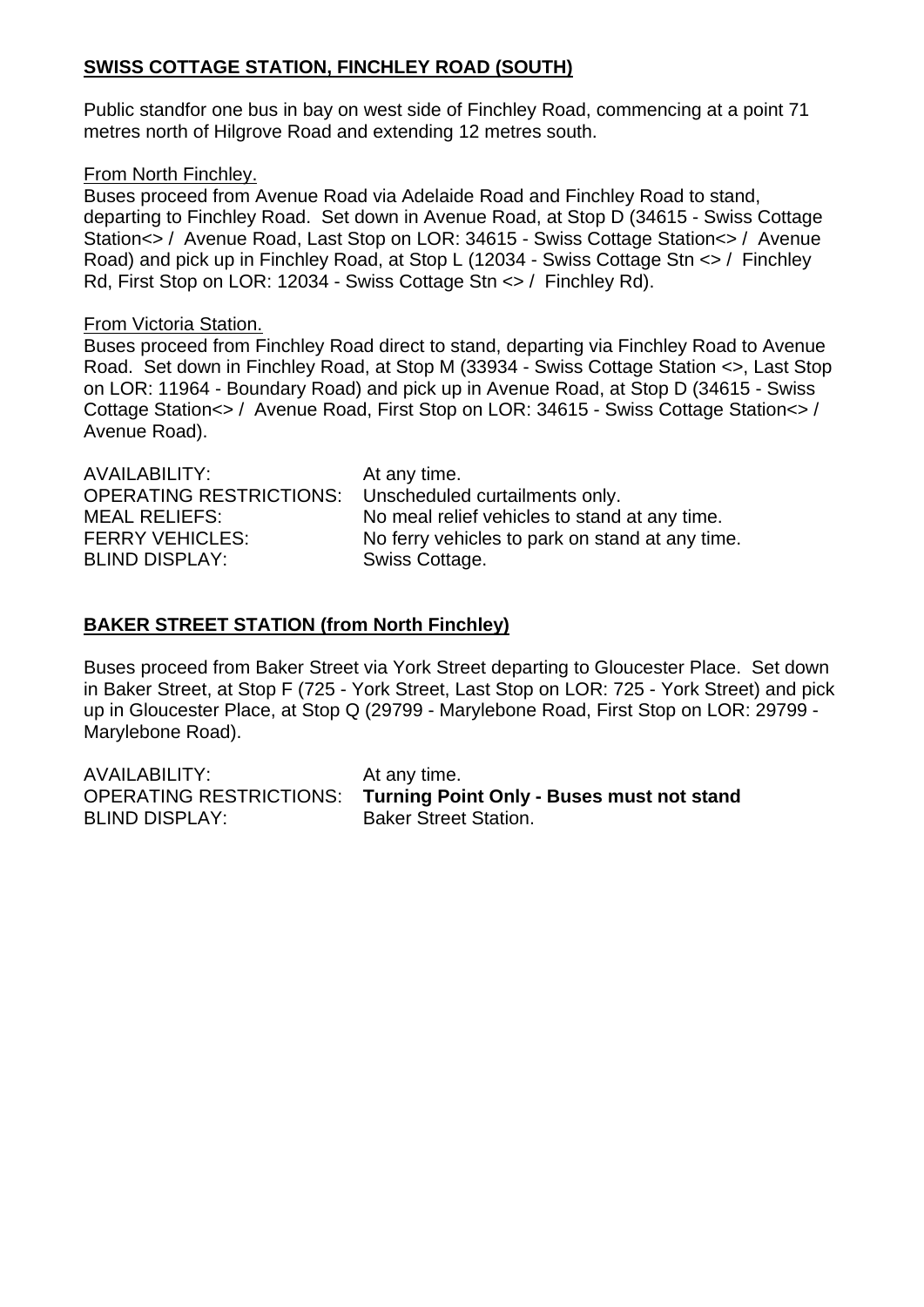## **BAKER STREET STATION, ALLSOP PLACE**

Public stand for four buses on west side of Allsop Place, commencing 12 metres east of lamp standard no. 3 and extending 56 metres east.

#### From North Finchley.

Buses proceed from Baker Street via York Street, Gloucester Place, Marylebone Road and Allsop Place to stand, departing via Allsop Place, Baker Street and York Street to Gloucester Place. Set down in Baker Street, at Stop F (725 - York Street, Last Stop on LOR: 725 - York Street) and pick up in Gloucester Place, from Stop Q (29799 - Marylebone Road, First Stop on LOR: 29799 - Marylebone Road).

#### From Victoria Station.

Buses proceed from Gloucester Place via Marylebone Road and Allsop Place to stand, departing via Allsop Place to Baker Street. Set down in Gloucester Place, at Stop Q (29799 - Marylebone Road, Last Stop on LOR: 29799 - Marylebone Road) and pick up in Baker Street, at Stop A (4789 - Baker Street Station <>, First Stop on LOR: 4789 - Baker Street Station <>).

| AVAILABILITY:<br><b>OPERATING RESTRICTIONS:</b> | At any time.                                                                    |
|-------------------------------------------------|---------------------------------------------------------------------------------|
| <b>MEAL RELIEFS:</b>                            | Unscheduled curtailments only.<br>No meal relief vehicles to stand at any time. |
| <b>FERRY VEHICLES:</b>                          | No ferry vehicles to park on stand at any time.                                 |
| <b>BLIND DISPLAY:</b>                           | <b>Baker Street Station.</b>                                                    |

## **PORTMAN SQUARE (from VICTORIA STATION)**

Buses proceed from Portman Street via Portman Square (West And North And East Sides) departing to Orchard Street. Set down in Portman Street, at Stop N (34006 - Portman Street / Marble Arch Station <>, Last Stop on LOR: 34006 - Portman Street / Marble Arch Station <>) and pick up in Orchard Street, at Stop BA (449 - Orchard Street / Selfridges, First Stop on LOR: 449 - Orchard Street / Selfridges).

| AVAILABILITY:         | At any time.                                                      |
|-----------------------|-------------------------------------------------------------------|
|                       | OPERATING RESTRICTIONS: Turning Point Only - Buses must not stand |
| <b>BLIND DISPLAY:</b> | Portman Square.                                                   |

## **OXFORD STREET, SELFRIDGES (from North Finchley)**

Buses proceed from Orchard Street via Oxford Street departing to Portman Street. Set down in Orchard Street, at Stop BA (449 - Orchard Street / Selfridges, Last Stop on LOR: 449 - Orchard Street / Selfridges) and pick up in Portman Street, at Stop N (34006 - Portman Street / Marble Arch Station <>, First Stop on LOR: 34006 - Portman Street / Marble Arch Station <>).

| AVAILABILITY:         | At any time.                                                      |
|-----------------------|-------------------------------------------------------------------|
|                       | OPERATING RESTRICTIONS: Turning Point Only - Buses must not stand |
| <b>BLIND DISPLAY:</b> | Portman Square.                                                   |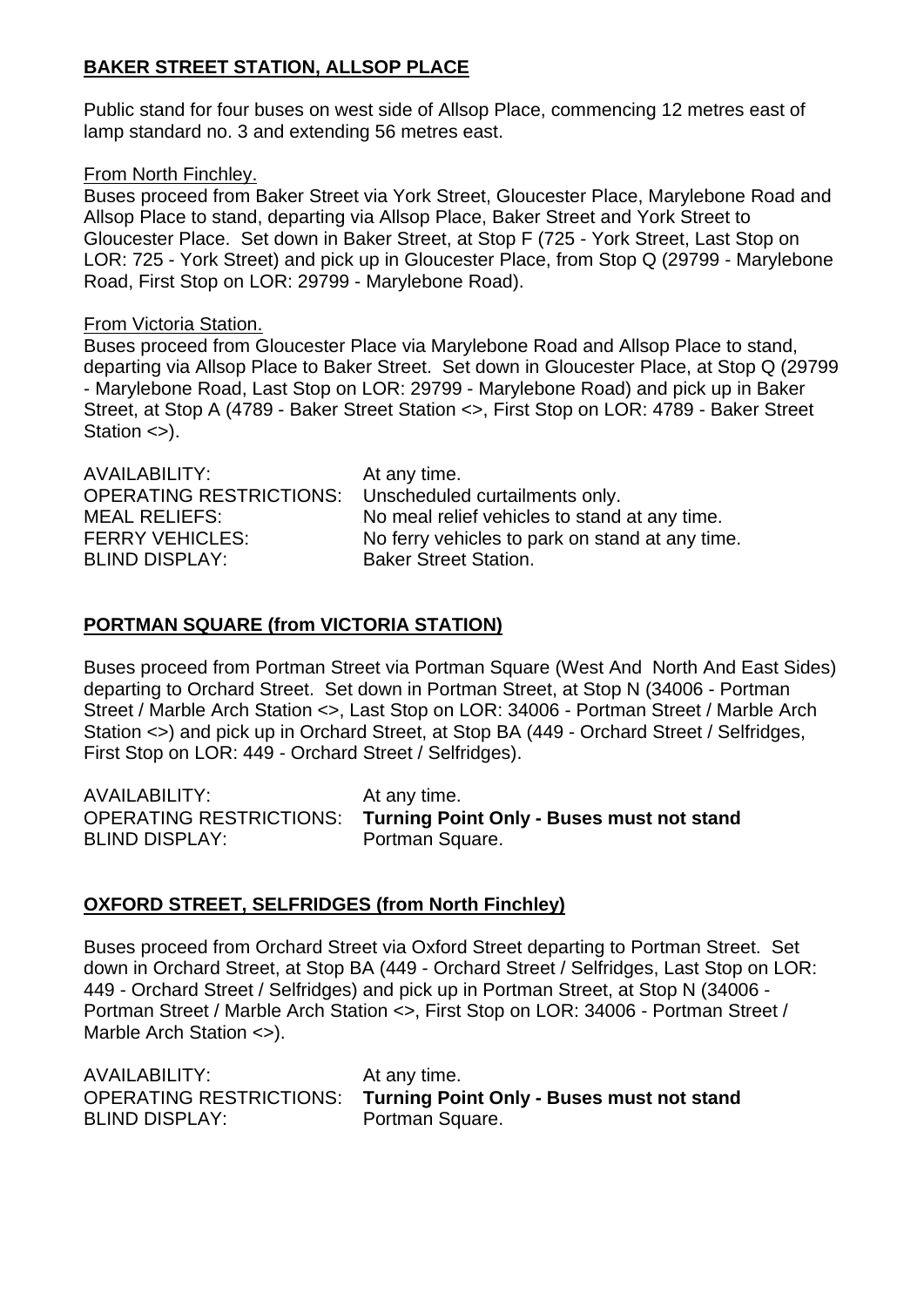## **MARBLE ARCH, TYBURN WAY**

Public stand for three buses on west side of Tyburn Way, commencing 1 metre south of lamp standard No 20512 and extending 33 metres south.

#### From North Finchley.

Buses proceed from Orchard Street via Oxford Street, Park Lane, Cumberland Gate and Tyburn Way to stand, departing via Tyburn Way, Marble Arch and Oxford Street to Portman Street. Set down in Oxford Street, at Stop BA (449 - Orchard Street / Selfridges, Last Stop on LOR: 449 - Orchard Street / Selfridges) and pick up in Oxford Street, at Stop N (34006 - Portman Street / Marble Arch Station <>, First Stop on LOR: 34006 - Portman Street / Marble Arch Station <>).

#### From Victoria Station.

Buses proceed from Park Lane via Cumberland Gate and Tyburn Way to stand, departing via Tyburn Way and Marble Arch to Park Lane. Set down in Park Lane, at Stop W (29629 - Marble Arch, Last Stop on LOR: 29629 - Marble Arch) and pick up in Park Lane, at Stop R (29907 - Marble Arch Station <>, First Stop on LOR: 29907 - Marble Arch Station <>).

## **HYDE PARK CORNER, ACHILLES WAY (from North Finchley)**

Public stand for two buses on the south side (offside) of Achilles Way, commencing 18 metres west of the southbound carriageway of Park Lane and extending 20 metres west. Buses proceed from Park Lane (Southbound Then Northbound) via Achilles Way to stand, departing via Achilles Way to Park Lane (Southbound Then Northbound). Set down in Park Lane, at Stop B (29997 - London Hilton Hotel, Last Stop on LOR: 29626 - Dorchester Hotel) and pick up in Park Lane, at Stop Y (29622 - London Hilton Hotel, First Stop on LOR: 29622 - London Hilton Hotel).

| At any time.                                              |
|-----------------------------------------------------------|
| OPERATING RESTRICTIONS:<br>Unscheduled curtailments only. |
| No meal relief vehicles to stand at any time.             |
| No ferry vehicles to park on stand at any time.           |
| Park Lane, Hilton Hotel.                                  |
|                                                           |